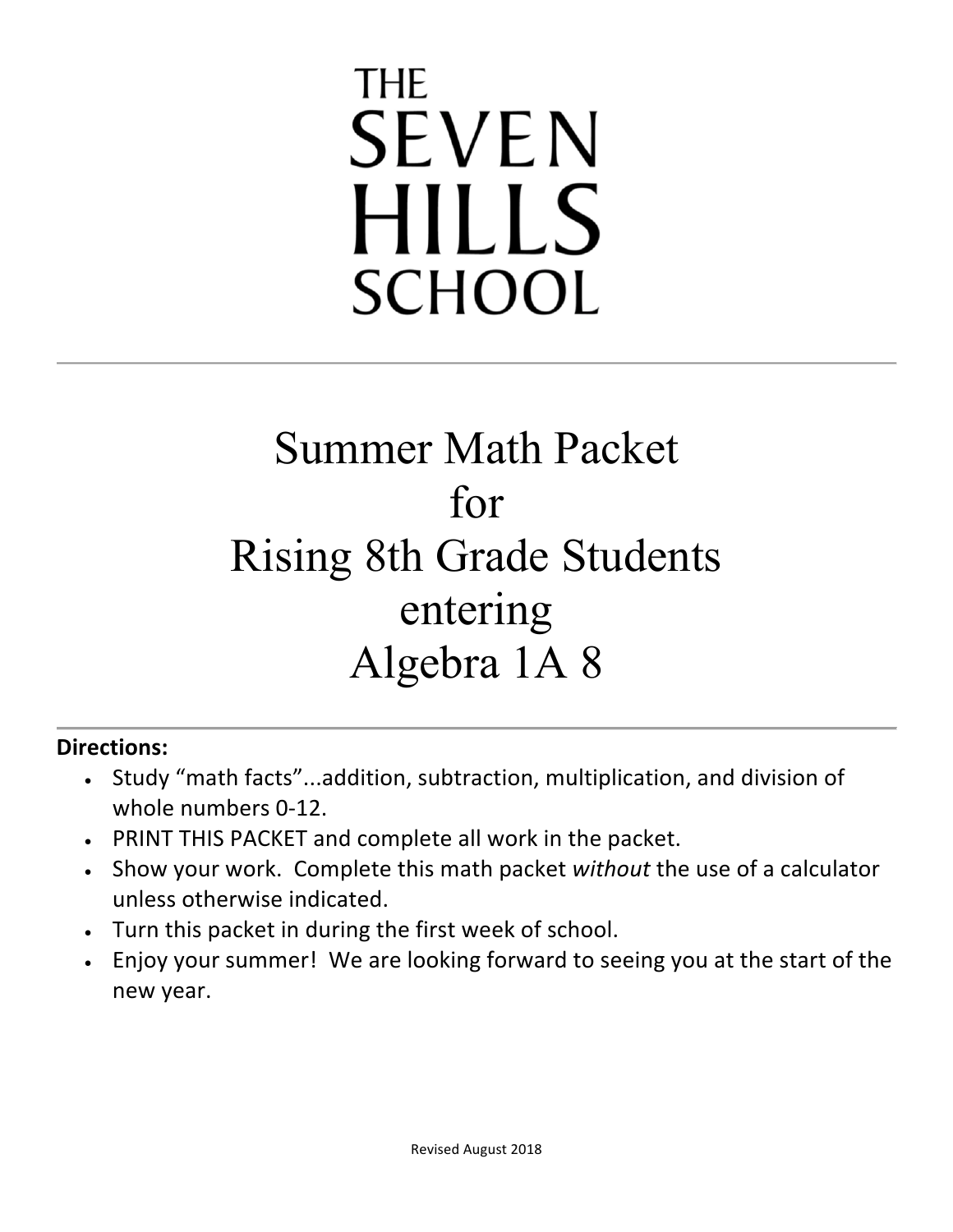Simplify the following:

| 1. Evaluate:                                               | 2. Evaluate:                                  | 3) Evaluate:                                                         |
|------------------------------------------------------------|-----------------------------------------------|----------------------------------------------------------------------|
| $-5 + (-9)$                                                | $11 - (-13)$                                  | $-17 - 18$                                                           |
| 4. Evaluate:                                               | 5. Evaluate:                                  | 6. Evaluate:                                                         |
| $rac{1}{3} - (-\frac{4}{3})$                               | $[(-8) + (-6) + 14]$                          | $-1\frac{1}{2}+2\frac{1}{2}$                                         |
| 7. Find the sum & simplify:<br>$\frac{3}{5} + \frac{2}{5}$ | 8. Find the sum:<br>$rac{5}{6} + \frac{2}{9}$ | 9. Find the difference &<br>simplify:<br>$\frac{8}{9} - \frac{5}{9}$ |
| 10. Find the sum:                                          | 11. Find the difference:                      | 12. Evaluate:                                                        |
| $5.23 + 1.6$                                               | $8.09 - 2.11$                                 | $-5.6 - (-4.3)$                                                      |
| 13. Find the product:                                      | 14. Find the product:                         | 15. Find the product:                                                |
| $\frac{15}{4} * \frac{8}{25}$                              | $36 * \frac{4}{9}$                            | $2\frac{2}{3} * 1\frac{3}{5}$                                        |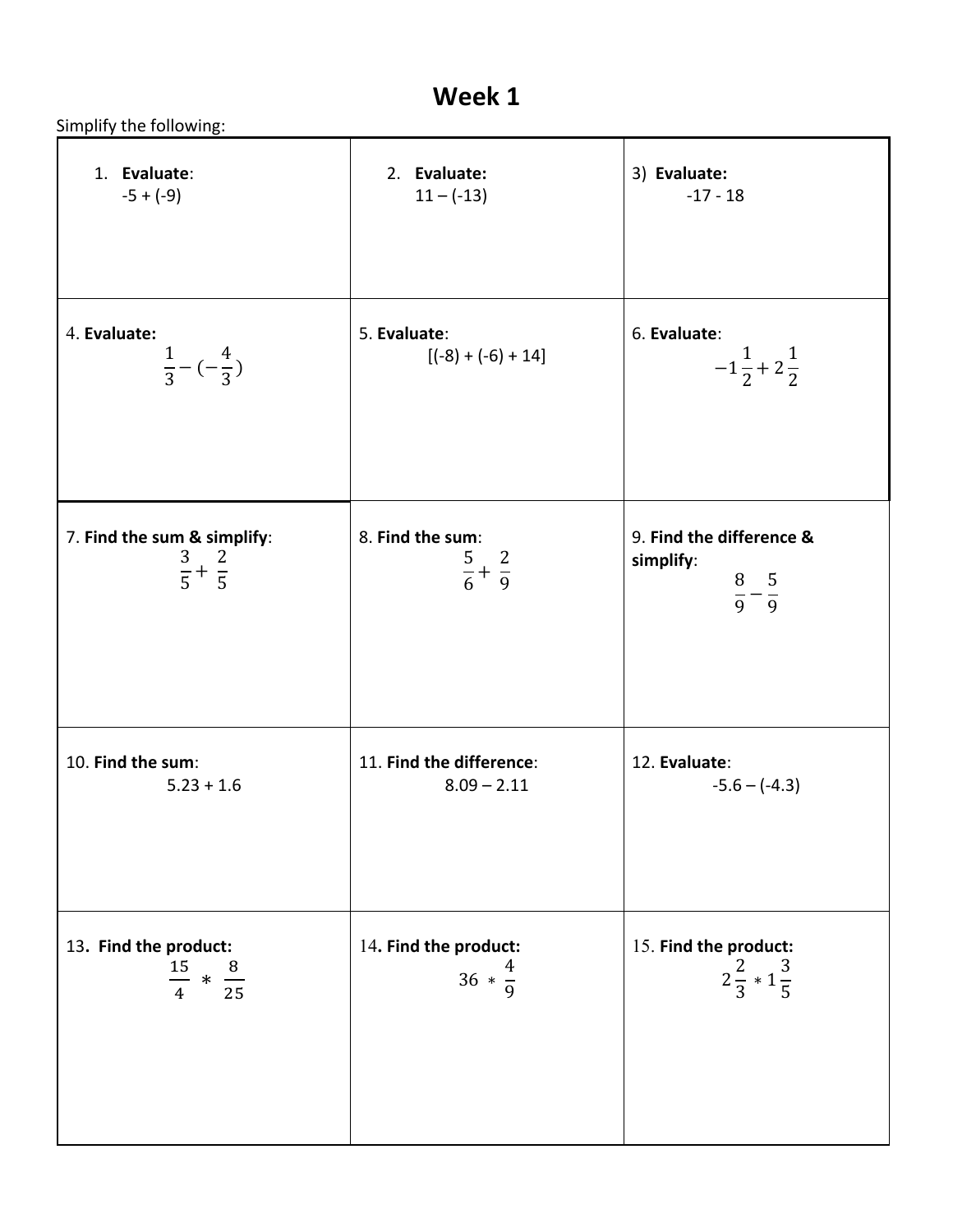| 1. Evaluate if $e = -4$ and $f = 8$ .<br>$2e - f$                                                                                                          | 2. A computer stock decreased 2<br>points each hour for 6 hours.<br>Determine the total change in<br>the stock value over the 6<br>hours | 3. Write 3/5 as a decimal                                                                                                  |
|------------------------------------------------------------------------------------------------------------------------------------------------------------|------------------------------------------------------------------------------------------------------------------------------------------|----------------------------------------------------------------------------------------------------------------------------|
| 4. Celia had $4\frac{2}{3}$ pounds of<br>chopped pecans. She used 1<br>1⁄4 pounds in a recipe. How<br>many pounds of chopped<br>pecans does she have left? | 5. Write .94 as a fraction in<br>simplest form.                                                                                          | 6. Evaluate:<br>$-4\frac{3}{8}+6\frac{1}{2}$                                                                               |
| 7. Becca is making a rectangular<br>garden in the back yard. What is<br>the perimeter of the garden if it's<br>dimensions are 12.5 ft by 8.3 ft?           | 8. Evaluate if $a = -3$ and $c = 5$<br>$-3ac$                                                                                            | 9. Emmie has $3\frac{1}{3}$ pounds of<br>butter. She uses 3⁄4 pound in a<br>recipe. How much butter does<br>she have left? |
| 10. Graph the inequality.                                                                                                                                  | 11. Find the absolute value:                                                                                                             | 12. Write an inequality for the graph.                                                                                     |
| z<3                                                                                                                                                        |                                                                                                                                          | $-5$ $-4$ $-3$ $-2$ $-1$ 0 1 2                                                                                             |
| $2\overline{3}$<br>$-5$ $-4$ $-3$ $-2$ $-1$ 0 1                                                                                                            |                                                                                                                                          |                                                                                                                            |
| 13. Leah wants to make 4 sets of<br>curtains. Each set requires 5 1/8<br>yards of fabric. How much fabric<br>does she need?                                | 14. Graph and label each point on the<br>coordinate plane.<br>$N(3, -1)$<br>$P(-2, 4)$<br>$Q(-3, -4)$<br>R(0,0)<br>$S( -5, 0)$           | $-6 - 5 - 4 - 3 - 2$<br>23456x<br>о                                                                                        |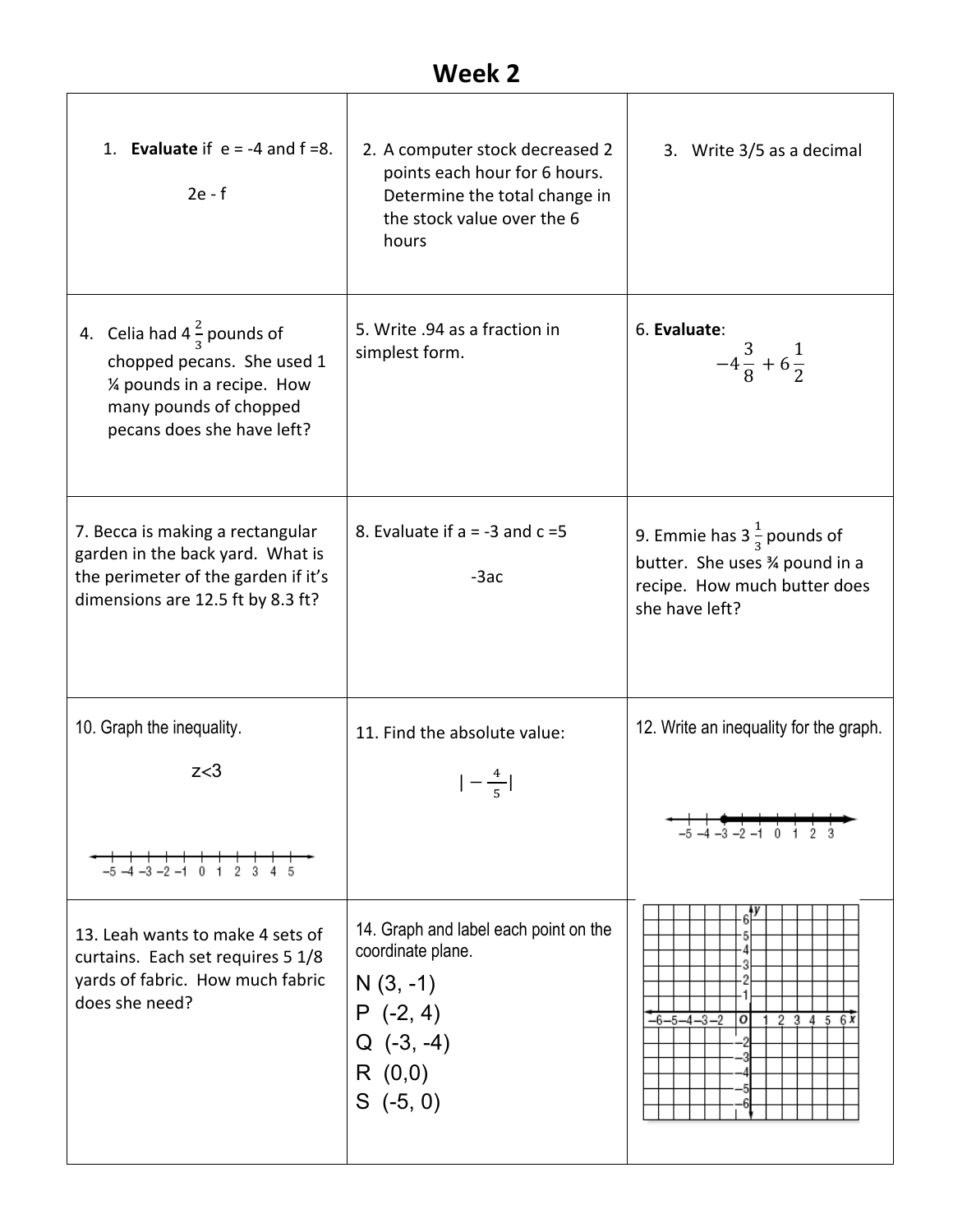| Week 3                                                                                                                                                                                               |                                                                             |                                                                                         |  |
|------------------------------------------------------------------------------------------------------------------------------------------------------------------------------------------------------|-----------------------------------------------------------------------------|-----------------------------------------------------------------------------------------|--|
| 1. A quiche recipe calls for $2\frac{3}{4}$<br>cups of grated cheese. A recipe<br>for quesadillas requires $1\frac{1}{3}$ cups<br>of grated cheese. What is the<br>total amount of cheese<br>needed? | 2. Write 7/25 as a percent and<br>decimal.                                  | 3. Write 19% as a decimal and<br>a fraction in simplest form.                           |  |
| 4. Write the word statement in<br>symbols:<br>Ten is greater than six plus one                                                                                                                       | 5. If $x = 6$ , find the value of:<br>$4x - 1$<br>3x                        | 6. Simplify:<br>$4(-8) + 9 \div 3$                                                      |  |
| 7. Evaluate for $x = 6$ , $y = -4$ , and<br>$a = 3.$<br>$6x - 5y + 4a$                                                                                                                               | 8. Find the average:<br>$-17, 34, 9, -2$                                    | 9. Solve for x:<br>$X + 7 = 11$                                                         |  |
| 10. Solve the equation:<br>$X + 22 = 16$                                                                                                                                                             | 11. Solve the equation:<br>$8 + k = -4$                                     | 12. Decide whether the<br>proportion is true or false:<br>$\frac{4}{12} = \frac{7}{21}$ |  |
| 13. Solve the proportion:<br>$\frac{20}{100} = \frac{x}{80}$                                                                                                                                         | 14. If 8 candy bars sell for<br>\$10.00, how much do 12<br>candy bars cost? | 15.8 is what percent of 64?<br>(may use a calculator)                                   |  |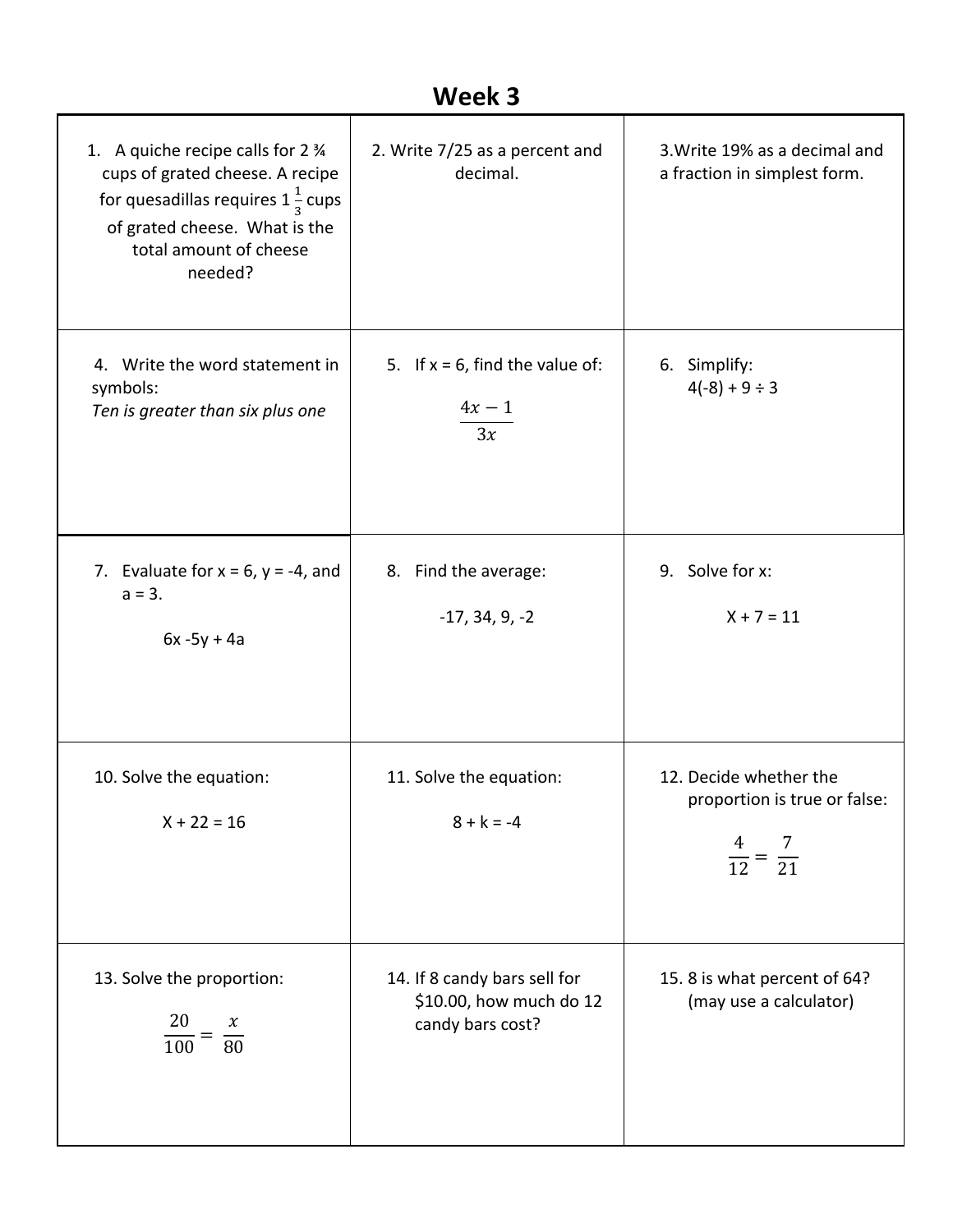| Week 4                                                                                                                                                                                         |                                                                                                                                                                                                                                                     |                                                                                                                                                                                                                              |  |
|------------------------------------------------------------------------------------------------------------------------------------------------------------------------------------------------|-----------------------------------------------------------------------------------------------------------------------------------------------------------------------------------------------------------------------------------------------------|------------------------------------------------------------------------------------------------------------------------------------------------------------------------------------------------------------------------------|--|
| A coin is tossed, and a number<br>1.<br>cube is rolled. What is the<br>probability of tossing heads,<br>and rolling a 3 or a 5?                                                                | On a 75-point Algebra test,<br>2.<br>Marissa scores 63 points.<br>What was her percent grade<br>for the test? (may use calc.)                                                                                                                       | 3. Simplify:<br>$5 - (-4) + (-2)$                                                                                                                                                                                            |  |
| Simplify:<br>4.<br>$10\frac{5}{8}-3\frac{1}{10}$                                                                                                                                               | True or False?<br>5.<br>$\frac{4(3-9)}{2-6} \ge 6$                                                                                                                                                                                                  | 6. Simplify:<br>$rac{3}{4} \div \frac{1}{8}$                                                                                                                                                                                 |  |
| 7. A red and a blue number cube<br>are rolled. Determine the<br>probability that an odd number<br>is rolled on the red cube and a<br>number greater than 1 is rolled<br>on the blue cube.      | 8.<br>There were 6 girls and 18 boys<br>in Mrs. Johnson's math class.<br>Write a ratio of the # of girls to<br>the # of boys in fraction form.<br>Then write the fraction as a<br>repeating decimal.                                                | Ms. Stettler surveyed her<br>9.<br>class and found that 15 out of<br>30 students brushed their<br>teeth more than twice a day.<br>Write this ratio as a fraction<br>in simplest form, then write it<br>as a % and a decimal. |  |
| 10. A local retail store was having a<br>sale and offered all their<br>merchandise as a 25% discount.<br>Write this percent as a fraction<br>in simplest form, then write it as<br>a decimal.  | 11. The golf team scored the<br>following compared to par on<br>the course. Average their<br>scores. Write as a simplified<br>fraction.<br>$-4, +6, -2, 0, +1, +3$                                                                                  | 12. Replace $\bigcup$ with <, >, or =.<br>58%<br>12<br>(may use calculator)                                                                                                                                                  |  |
| 13. According to the Pet Food<br>Manufacturer's Association, 11<br>out of 25 people own large dogs<br>and 13 out of 50 medium dogs.<br>Do more fraction of people own<br>large or medium dogs? | 14. Your PE teacher asked you to run<br>for a specific time period. You ran<br>0.6 of the time. Two of your<br>friends ran 7/10 of the time and<br>72% of the time. Order the amount<br>of time you and your friends ran<br>from least to greatest. | 15. Which is the largest?<br>$1\frac{3}{8}$ $1\frac{3}{10}$ $1\frac{4}{9}$                                                                                                                                                   |  |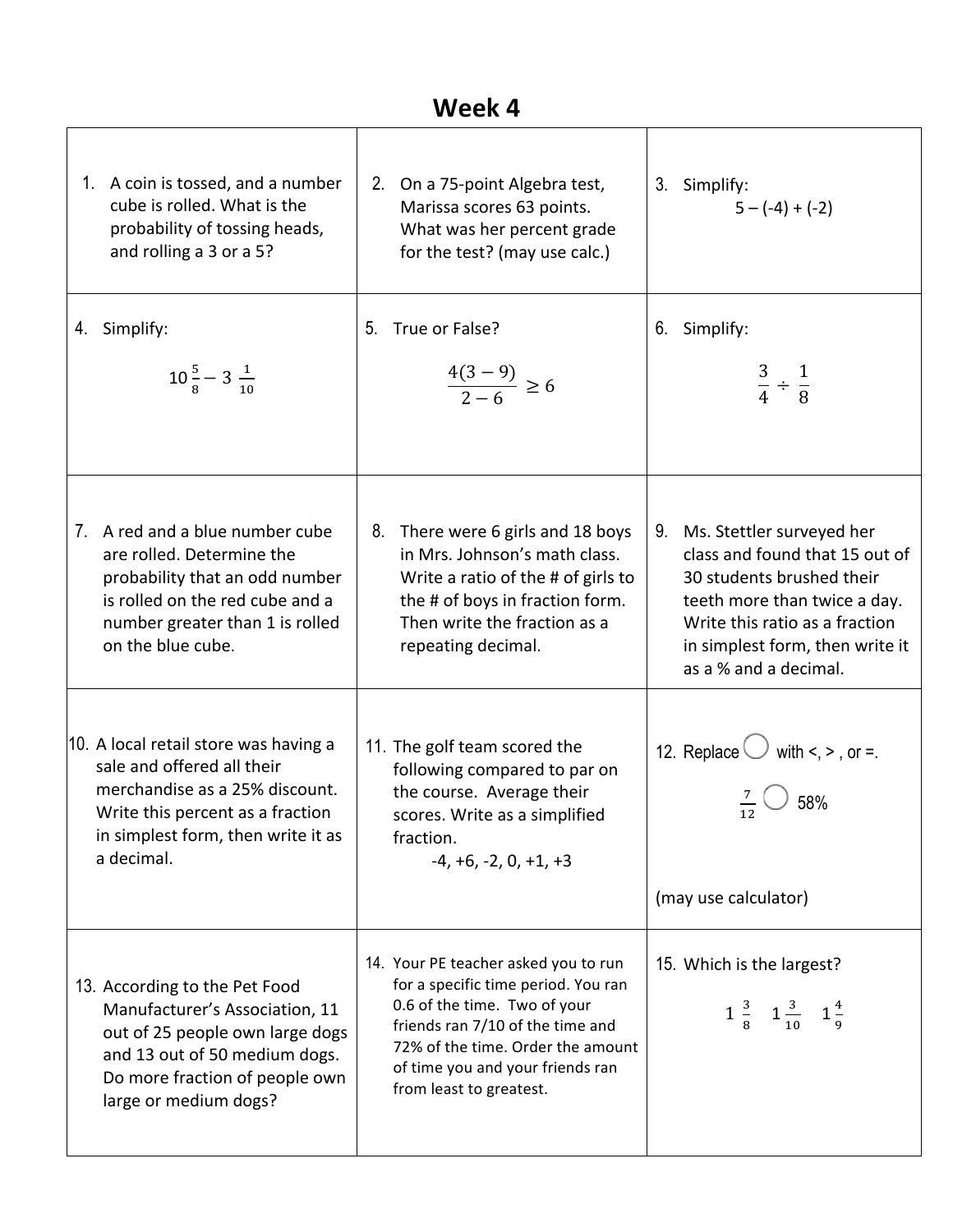1. Jose wants to build a model of a 180-meter tall building. He will be using a scale of 1.5 centimeters = 3.5 meters. How tall will the model be? Round your answer to the nearest tenth. May use a calculator.



- 2. I enjoy playing Triominoes. On five successive turns, my scores were -13, 15, -12, 24, and 14. What was my total score for the five turns?
- 3. Use the circumference equation,  $C = 2\P$ r to find the radius of a circle with a circumference of 16.328 cm. (Use  $3.14$  for  $\P$ ) May use a calculator.
- 4. In Ohio, you can get your license when you turn 16. Write an inequality to show the age of all drivers in Ohio.
- 5. Find each of the points below on the coordinate plane. Then identify the quadrant or axis in which each point lies.

#### **Point Coordinates Quadrant**

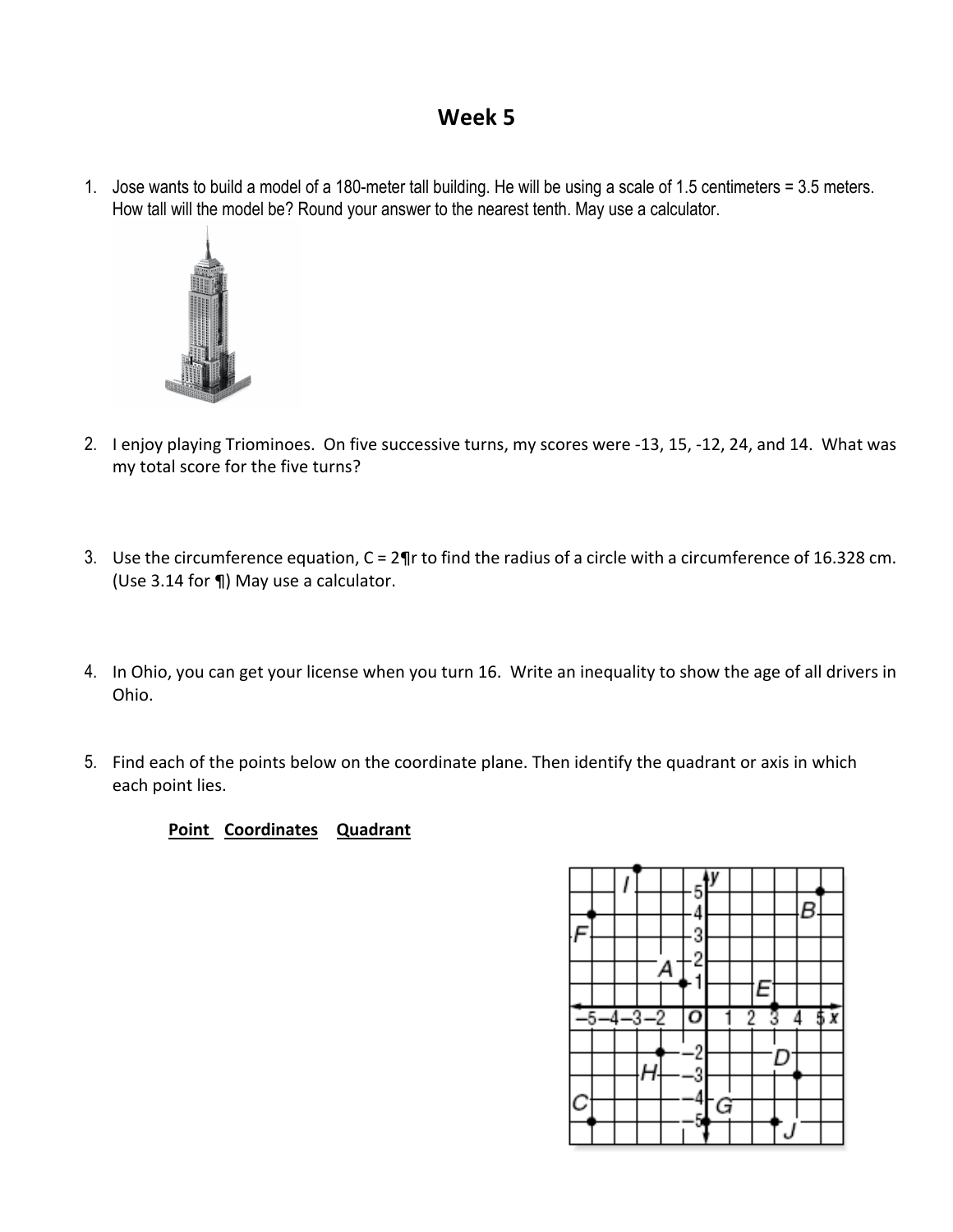|                                                        |                              | Remember no Calculator! Show your work! |                    |  |
|--------------------------------------------------------|------------------------------|-----------------------------------------|--------------------|--|
| Find each product:                                     |                              |                                         |                    |  |
| 1. 785 x 60                                            | 2. 5, 764 x 500 3. 675 x 574 |                                         | 4.8,236 x 58       |  |
|                                                        |                              |                                         |                    |  |
|                                                        |                              |                                         |                    |  |
|                                                        |                              |                                         |                    |  |
| Find each quotient; round to the nearest whole number: |                              |                                         |                    |  |
| 1. $68, 834 \div 7$                                    |                              |                                         | 2. $4,562 \div 34$ |  |
|                                                        |                              |                                         |                    |  |
|                                                        |                              |                                         |                    |  |
| Write each problem in expanded form.                   |                              |                                         |                    |  |
| 1.7 <sup>5</sup>                                       | $2.2^6$                      | $3.3^{5}$                               |                    |  |
|                                                        |                              |                                         |                    |  |
| Evaluate each expression:                              |                              |                                         |                    |  |
| 1. $(24-6) \times 2$                                   | 2. $24 \div 6 \times 2$      |                                         | 3. $24 \div (6x2)$ |  |
|                                                        |                              |                                         |                    |  |
| 4.24 $\times$ 6 -2                                     | 5.24 – $6 \times 2$          |                                         | $6.24 - 6 + 2$     |  |

Solve each problem:

- 1. Sarah collects money from her newspaper route three days a week. Each day she collects from 21 families. How many families does she collect from each week?
- 2. If Sarah collects \$5 a week from each family, how much does she collect in one week?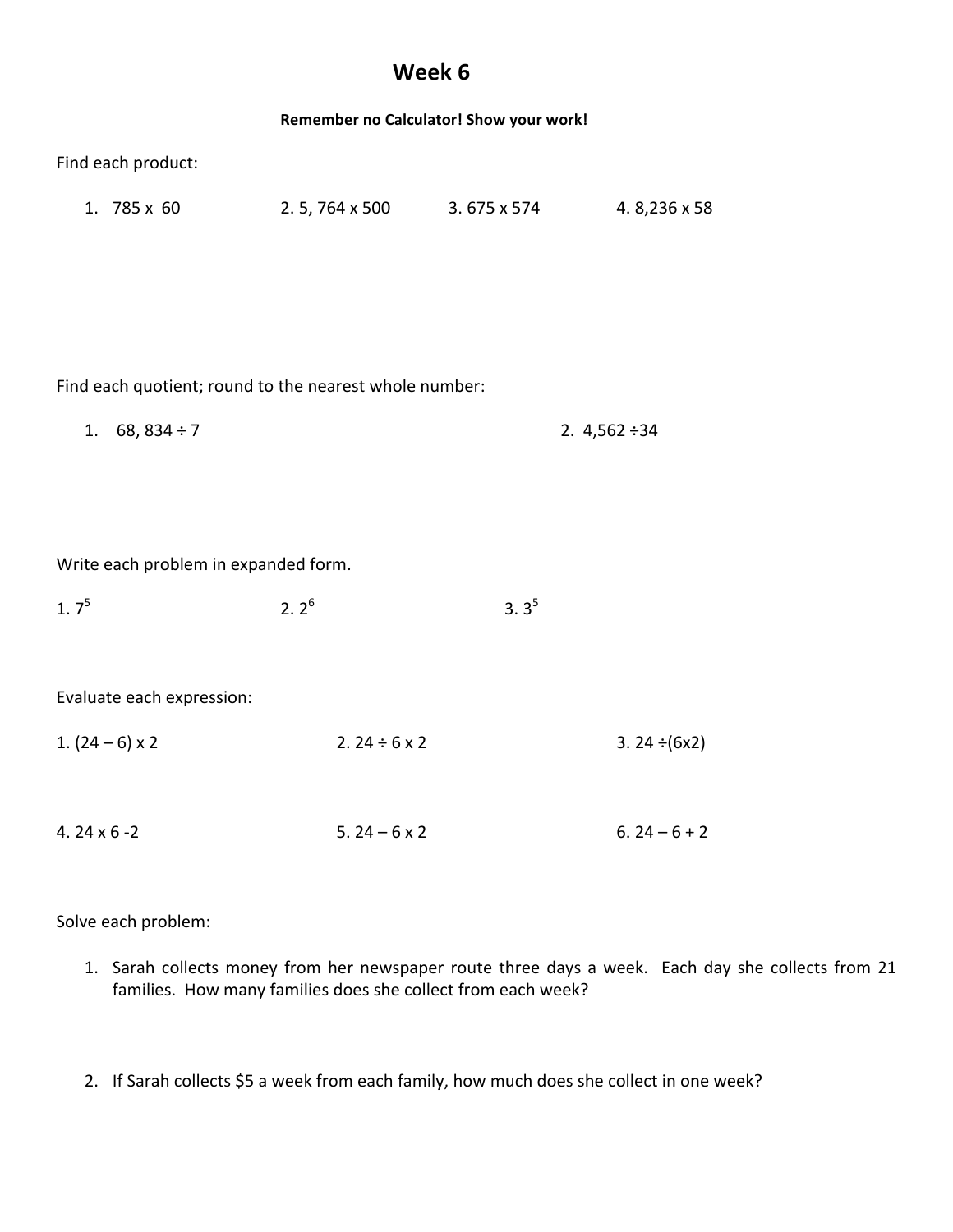| Compare. Use <, >, or = for each $\bigcup$ .             |                            |
|----------------------------------------------------------|----------------------------|
| 1. 7.7962 $\bigcirc$ 7.7912                              | 2.0.0655 $\bigcirc$ 0.0648 |
| 2. 563.0999 $\circ$ 563.09999                            | 4.0.00013 0.01013          |
| Solve each problem without a calculator. Show your work: |                            |
| 1. $3.27 + 6.75 =$                                       |                            |
|                                                          |                            |
| 2. $19.5 + 56.01 =$                                      |                            |
|                                                          |                            |
| 3. $248.3 - 105.9 =$                                     |                            |
|                                                          |                            |
| 4. $77.86 - 24.35 =$                                     |                            |
|                                                          |                            |
| 5. $11.4 \times 12.9 =$                                  |                            |
|                                                          |                            |
| 6. $52.36 \div 6.8 =$                                    |                            |

╲

Solve each problem:

- 1. Carolyn spent \$19.25 on posters at the music store. Each poster cost \$2.75. How many posters did she buy?
- 2. Paul is a cross country runner. If he runs an average of 36 miles per week, about how many miles does he run each day?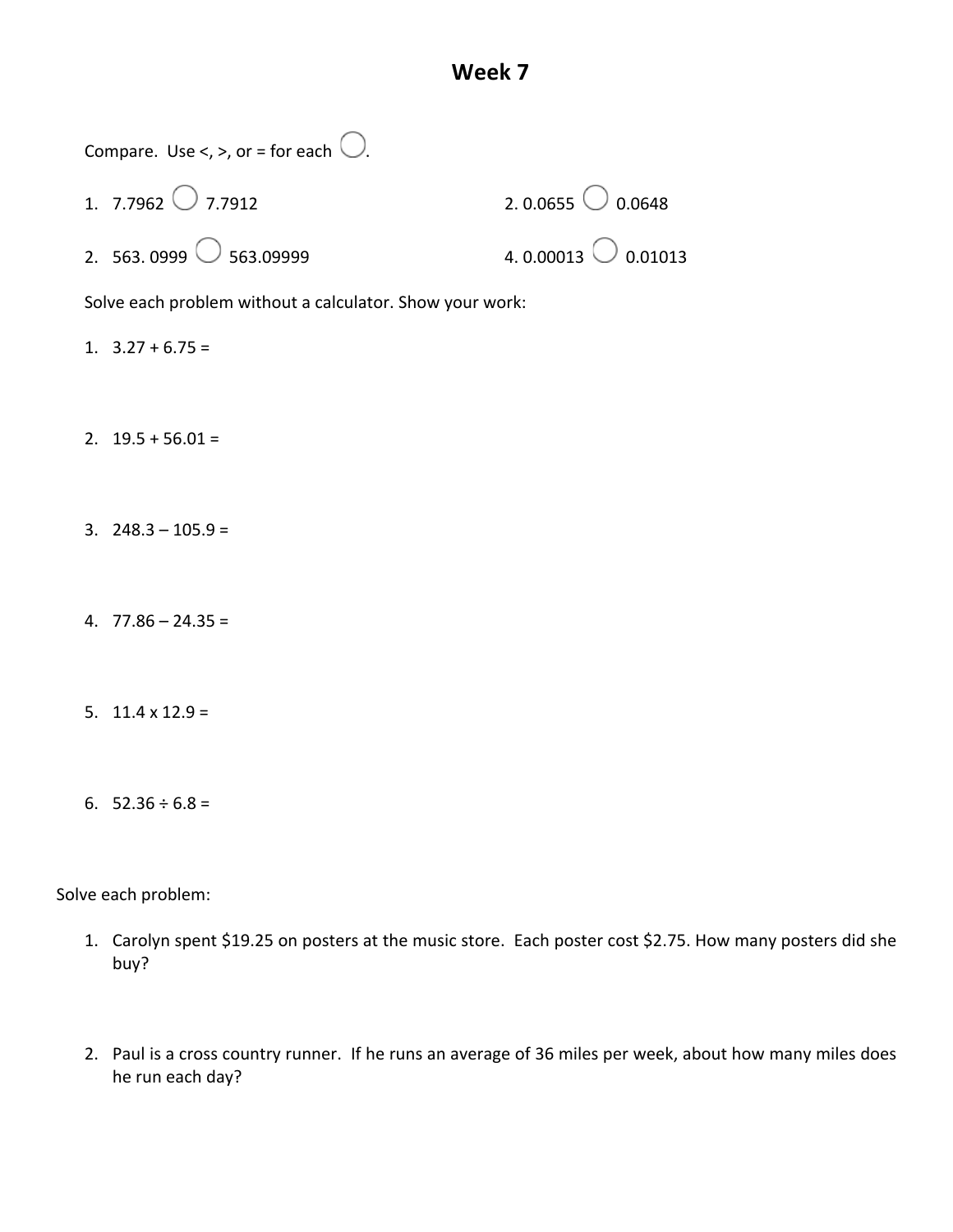$4.\frac{13}{50}$ 

Express each fraction as a decimal. (no calculator)

1.  $\frac{6}{25}$  $2.\frac{9}{20}$  $3.\frac{8}{250}$ Write  $\lt$ ,  $\gt$ , or = for each  $\bigcirc$ . 1.  $\frac{7}{10}$   $\bigcup \frac{4}{5}$ / 2.  $\frac{2}{10}$   $\bigcup \frac{1}{6}$  $\frac{1}{6}$   $3.\frac{7}{9}$   $\bigcirc$   $\frac{3}{5}$ /

#### Express each fraction in simplest form:

| ں ہے<br>$\overline{\phantom{a}}$<br>and the state of the state of the | --<br>$\sim$ | $\overline{\phantom{a}}$ | 64 |
|-----------------------------------------------------------------------|--------------|--------------------------|----|
| ᅩ.<br>-ተ-<br>$\sim$                                                   | . .          |                          | 80 |

Express each decimal as a percent.

| 1.0.39 | 2.0.75 | 3.0.875 | 4.0.1 |
|--------|--------|---------|-------|
|        |        |         |       |

Find each quotient:

1. 
$$
\frac{1}{3} \div \frac{1}{6}
$$
 2.  $\frac{3}{4} \div \frac{1}{2}$  3.  $\frac{5}{8} \div \frac{1}{16}$ 

Find each sum or difference. Reduce.

1. 
$$
\frac{2}{7} + \frac{3}{8}
$$
 2.  $\frac{1}{6} + \frac{3}{5}$  3.  $\frac{5}{16} - \frac{2}{9}$  4.  $\frac{1}{6} + \frac{2}{3}$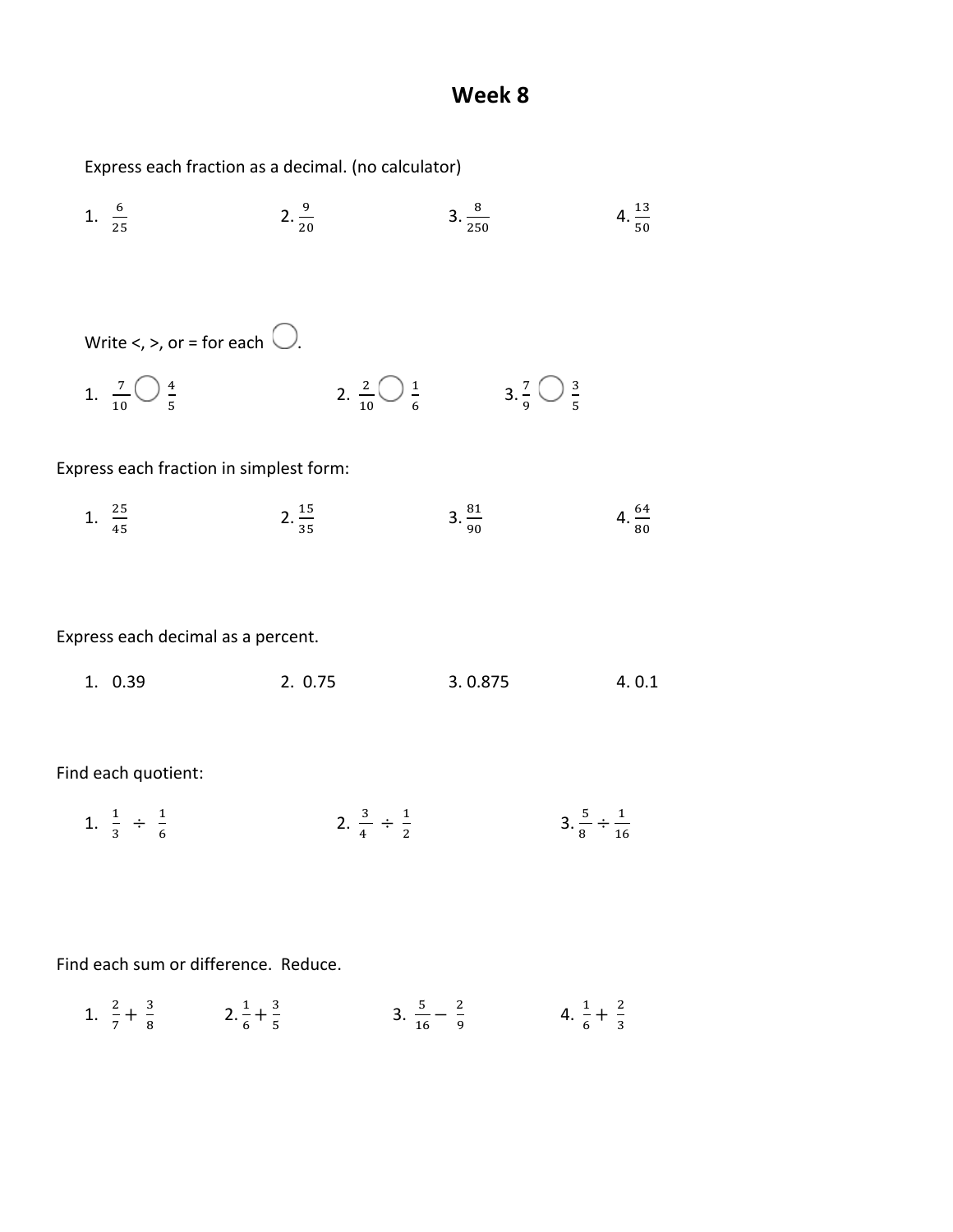# **Answer Key**

| Week 1             |                                      |                               |                      |
|--------------------|--------------------------------------|-------------------------------|----------------------|
| <b>Answer</b>      | I got it on the 1 <sup>st</sup> try! | I got it with<br>corrections. | I still have no idea |
| $1. -14$           |                                      |                               |                      |
| 2. 24              |                                      |                               |                      |
| $3. -35$           |                                      |                               |                      |
| 4.5/3              |                                      |                               |                      |
| 5.0                |                                      |                               |                      |
| 6. 1               |                                      |                               |                      |
| 7.1                |                                      |                               |                      |
| 8. 19/18 or 1 1/18 |                                      |                               |                      |
| 9.1/3              |                                      |                               |                      |
| 10.6.83            |                                      |                               |                      |
| 11.5.98            |                                      |                               |                      |
| $12. -1.3$         |                                      |                               |                      |
| 13.6/5             |                                      |                               |                      |
| 14.16              |                                      |                               |                      |
| 15.64/15           |                                      |                               |                      |

| <b>Answer</b>        | I got it on the 1 <sup>st</sup> try! | I got it with<br>corrections. | I still have no idea |
|----------------------|--------------------------------------|-------------------------------|----------------------|
| $1. -16$             |                                      |                               |                      |
| $2. -12$             |                                      |                               |                      |
| 3.0.6                |                                      |                               |                      |
| 4. $35/12$           |                                      |                               |                      |
| 5. 47/50             |                                      |                               |                      |
| 6. $21/8$            |                                      |                               |                      |
| 7. 41.6 ft           |                                      |                               |                      |
| 8. 45                |                                      |                               |                      |
| 9.27/12              |                                      |                               |                      |
| 10. $\leftarrow = 0$ |                                      |                               |                      |
| 11.4/5               |                                      |                               |                      |
| 12. $x \ge -3$       |                                      |                               |                      |
| 13. 20.5 yards       |                                      |                               |                      |
| 14.                  |                                      |                               |                      |
| 15.                  |                                      |                               |                      |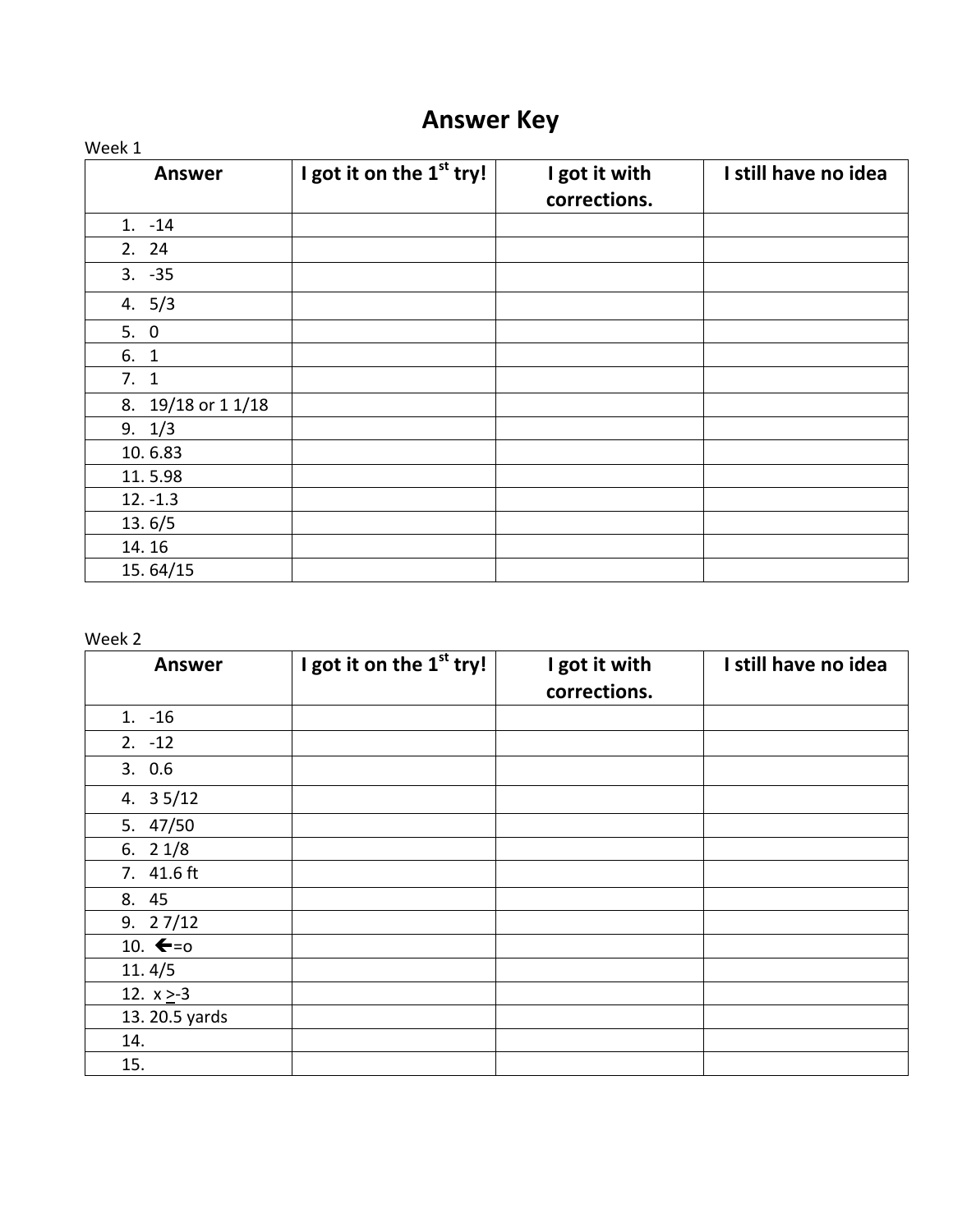| <b>Answer</b>      | I got it on the 1 <sup>st</sup> try! | I got it with | I still have no idea |
|--------------------|--------------------------------------|---------------|----------------------|
|                    |                                      | corrections.  |                      |
| 1. $4\frac{1}{12}$ |                                      |               |                      |
| 2. 0.28, 28%       |                                      |               |                      |
| 3. 19/100, 0.19    |                                      |               |                      |
| 4. $10 > 6 + 1$    |                                      |               |                      |
| 5. $23/18$         |                                      |               |                      |
| $6. -29$           |                                      |               |                      |
| 7. 68              |                                      |               |                      |
| 8. 6               |                                      |               |                      |
| 9. $x = 4$         |                                      |               |                      |
| 10. $x = -6$       |                                      |               |                      |
| 11. $k = -12$      |                                      |               |                      |
| 12. $84 = 84$ True |                                      |               |                      |
| 13. $x = 16$       |                                      |               |                      |
| 14. $x = $15$      |                                      |               |                      |
| 15. $x = 12.5%$    |                                      |               |                      |

| <b>Answer</b>                           | I got it on the 1 <sup>st</sup> try! | I got it with<br>corrections. | I still have no idea |
|-----------------------------------------|--------------------------------------|-------------------------------|----------------------|
| $\overline{1}$<br>1.                    |                                      |                               |                      |
| 2. 84%                                  |                                      |                               |                      |
| 3.7                                     |                                      |                               |                      |
| $7\frac{21}{40}$<br>4.                  |                                      |                               |                      |
| 5. True                                 |                                      |                               |                      |
| 6. 6                                    |                                      |                               |                      |
| $\frac{5}{12}$<br>7.                    |                                      |                               |                      |
| $\frac{1}{3}$ and 0.333<br>8.           |                                      |                               |                      |
| 9. 1/2, 50%, 0.5                        |                                      |                               |                      |
| 10. 14, 0.25                            |                                      |                               |                      |
| 11. 2/3 or 0.667                        |                                      |                               |                      |
| 12. >                                   |                                      |                               |                      |
| 13. 11/25 > 13/50                       |                                      |                               |                      |
| large                                   |                                      |                               |                      |
| 14. $0.6 < 7/10 < 72\%$                 |                                      |                               |                      |
| 15. $1^{\frac{4}{5}}$<br>$\overline{9}$ |                                      |                               |                      |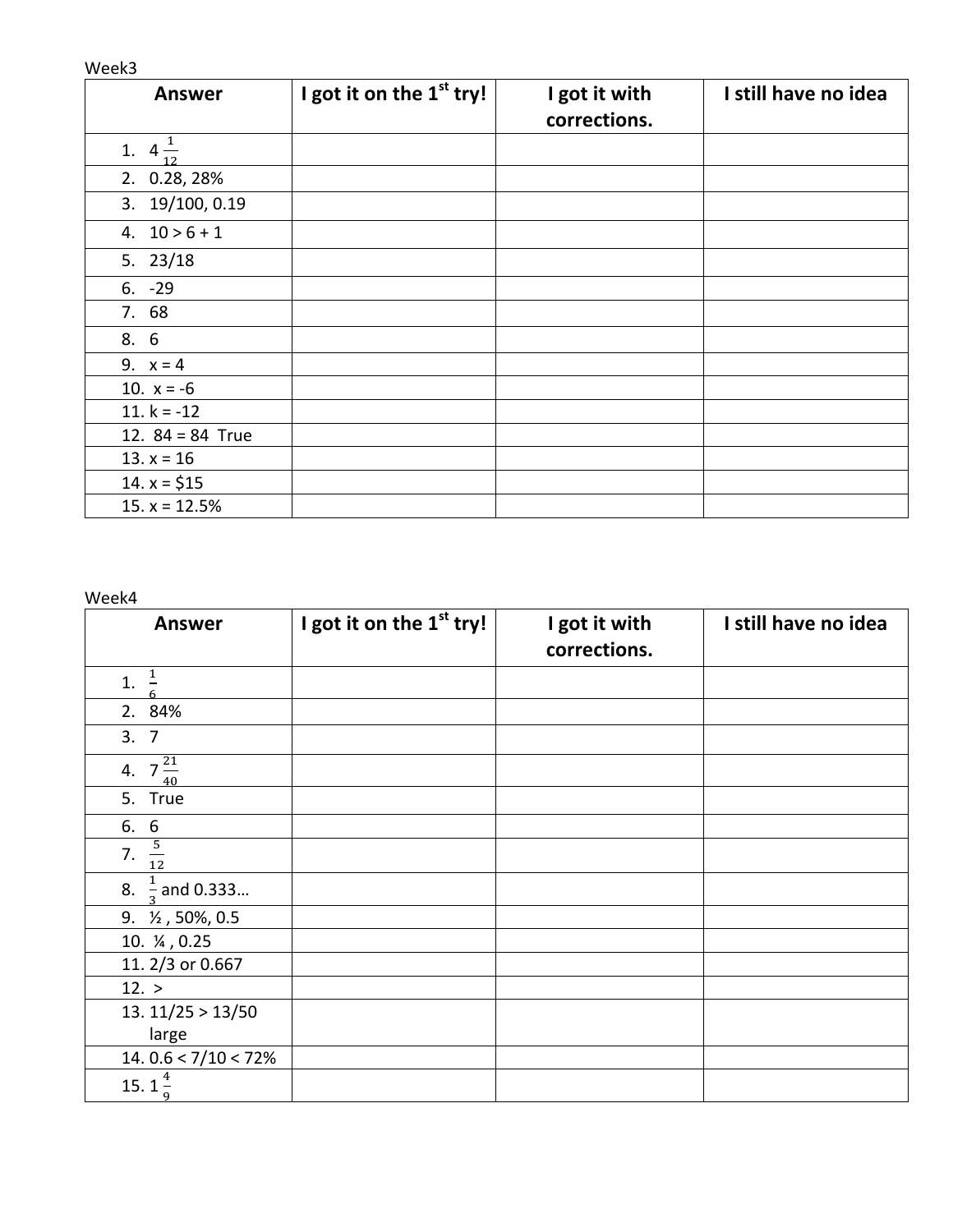| <b>Answer</b>    | I got it on the 1 <sup>st</sup> try! | I got it with<br>corrections. | I still have no idea |
|------------------|--------------------------------------|-------------------------------|----------------------|
| 1. 77.1 cm       |                                      |                               |                      |
| 2. 28            |                                      |                               |                      |
| 3. 2.6 cm        |                                      |                               |                      |
| 4. $x \ge 16$    |                                      |                               |                      |
| 5.               |                                      |                               |                      |
| $1(-3, 6)$ II    |                                      |                               |                      |
| $F(-5, 4)$ II    |                                      |                               |                      |
| $A(-1, 1)$ II    |                                      |                               |                      |
| $C$ (-5,5) III   |                                      |                               |                      |
| $H(-2, -2)$ III  |                                      |                               |                      |
| $B(5,5)$ 1       |                                      |                               |                      |
| $E(3,0)$ x-axis  |                                      |                               |                      |
| $D(4, -3)$ IV    |                                      |                               |                      |
| G (0, -5) y-axis |                                      |                               |                      |
| $J(3, -5)$ IV    |                                      |                               |                      |

| <b>Answer</b>    | I got it on the 1 <sup>st</sup> try! | I got it with<br>corrections. | I still have no idea |
|------------------|--------------------------------------|-------------------------------|----------------------|
| 1. 47,100        |                                      |                               |                      |
| 2. 2,882,000     |                                      |                               |                      |
| 3. 387,450       |                                      |                               |                      |
| 4. 477,688       |                                      |                               |                      |
| 5. 9,833         |                                      |                               |                      |
| 6. 134           |                                      |                               |                      |
| $7.7*7*7*7*7$    |                                      |                               |                      |
| 8. $2*2*2*2*2*2$ |                                      |                               |                      |
| $9.3*3*3*3*3$    |                                      |                               |                      |
| 10. 36           |                                      |                               |                      |
| 11.8             |                                      |                               |                      |
| 12. 2            |                                      |                               |                      |
| 13.142           |                                      |                               |                      |
| 14.12            |                                      |                               |                      |
| 15.20            |                                      |                               |                      |
| 16.63            |                                      |                               |                      |
| 17. \$315        |                                      |                               |                      |